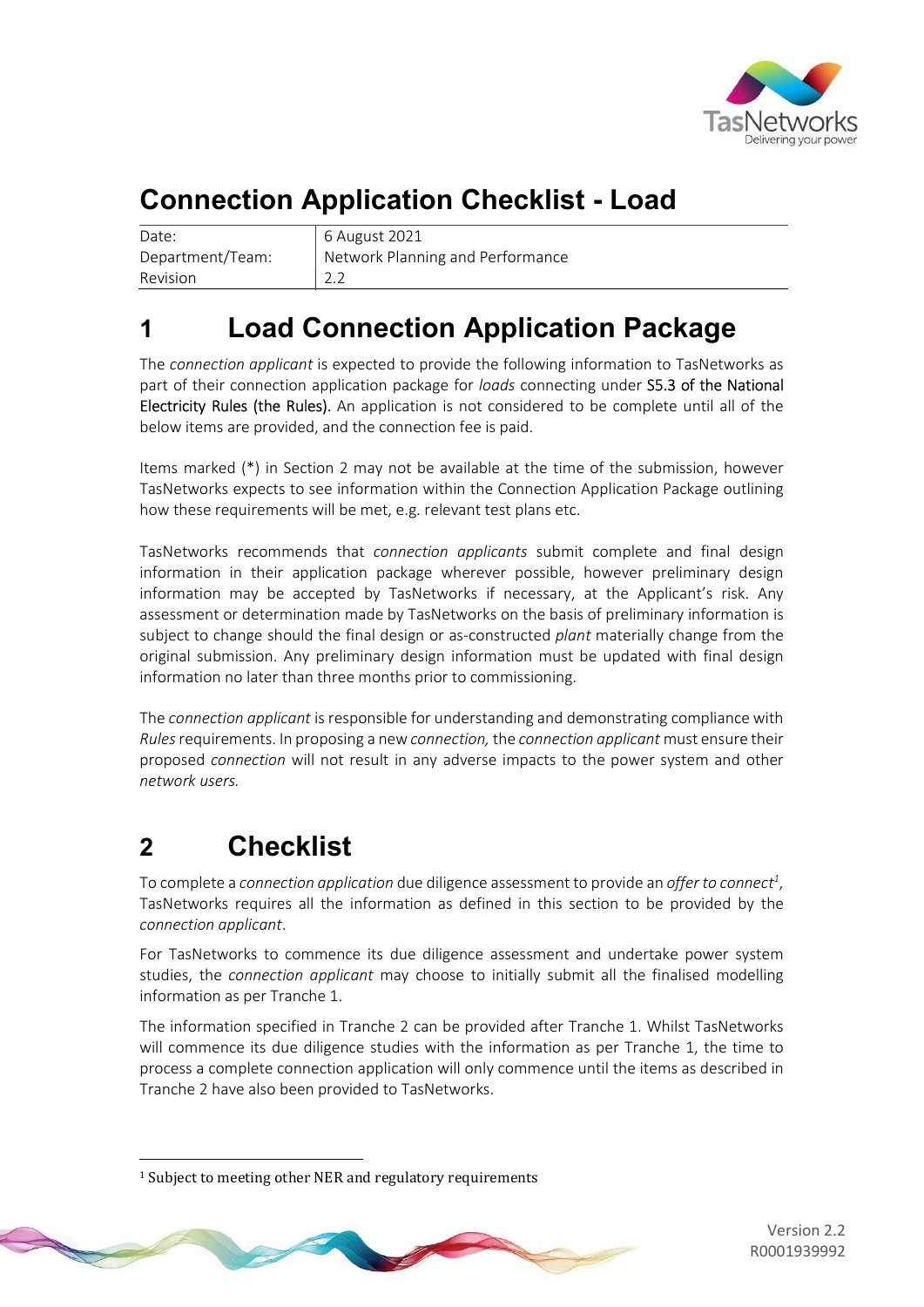

Should the information provided to TasNetworks in Tranche 1 materially change by the time Tranche 2 has been submitted, the connection applicant may be required to resubmit the information as per Tranche 1 and the process will restart.

#### 2.1 Checklist - Tranche 1

The information in this section defines the minimum information to be provided by the connection applicant to allow TasNetworks to commence a due diligence assessment against Schedule 5.3 of the NER.

TasNetworks will require the information as per Tranche 2 to be provided to be considered a complete connection application by the connection applicant.

- $\square$  Connections Study report demonstrating compliance against **S5.3** of the *Rules* (See Section 3 of this document);
- □ information about the control systems of the equipment including:
	- a set of functional block diagrams, including all functions between feedback signals and output;
	- the parameters of each functional block, including all settings, gains, time constants, delays, deadbands and limits; and
	- the characteristics of non-linear elements.
- $\square$  encrypted models in a form suitable for the software simulation products nominated by AEMO in the Power System Model Guidelines:
	- PSS/E™ Model associated model files, Block diagrams, Model Source Code and Releasable User Guide (RUG);
	- PSCAD™ Model Releasable User Guide (if applicable); and
	- PowerFactory™ (Frequency Domain) model of the Proposed Connection or equivalent data.
- □ Confirmation by the connection applicant that the modelling information provided is consistent, accurate and fit for purpose including any verification of model benchmarking demonstrating identical performance.
	- TasNetworks also undertake its own due diligence on model performance and benchmarking to ensure compliance with power system model guidelines.
- $\square$  single line diagram with the protection details and asset boundary shown;
- $\square$  Site specific operational arrangements:
- $\square$  general arrangement locating all the equipment on the site\*;
- $\square$  general arrangement for each new or altered substation showing all exits and the position of all electrical equipment\*;

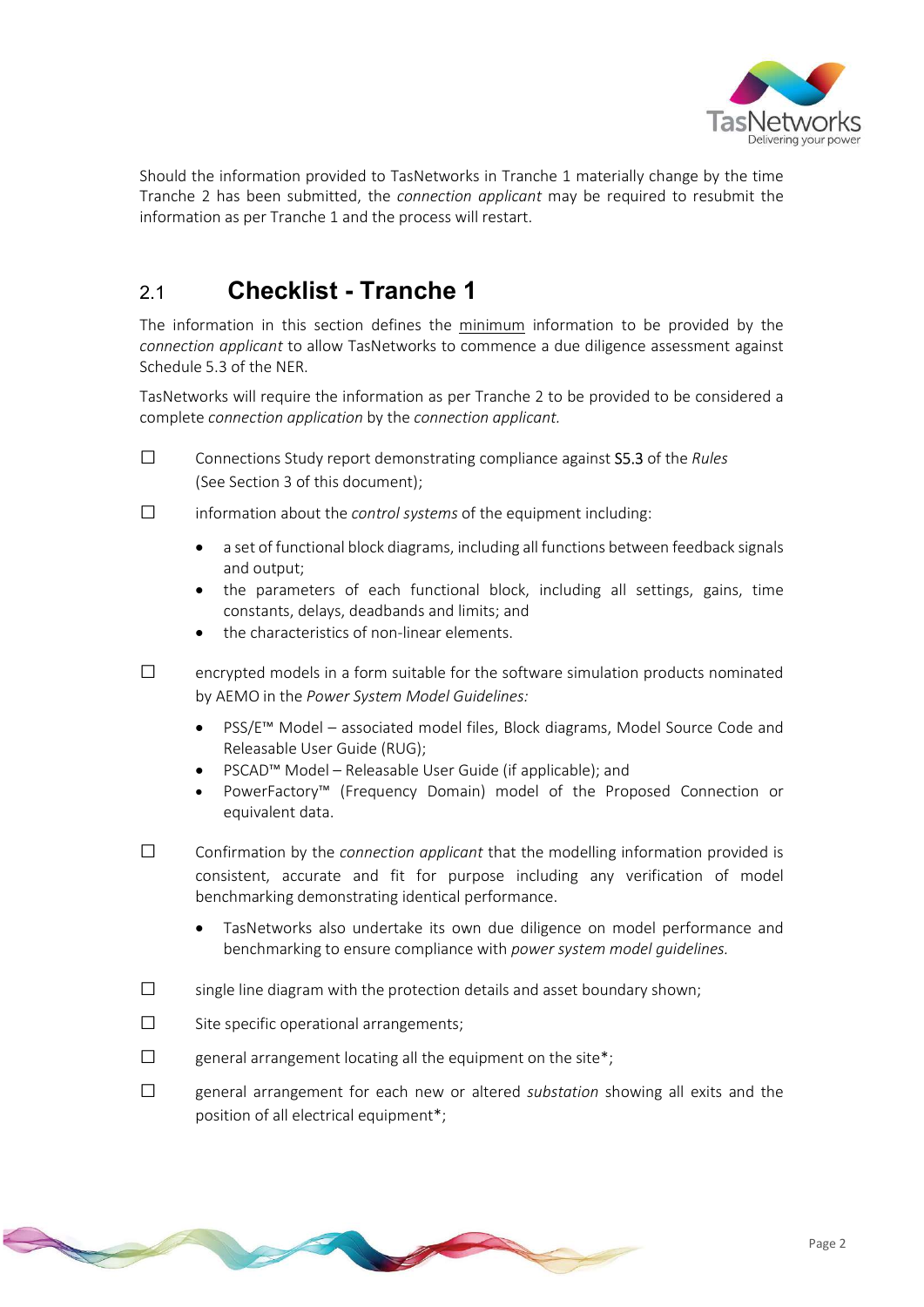

### 2.2 Checklist - Tranche 2

The information in this section represents *connection application* data as per the NER that may be provided after the initial information as per Tranche 1. All the information as per Tranche 1 and Tranche 2 must be submitted to TasNetworks to allow TasNetworks to complete a due diligence assessment of a connection application.

The expectation is that the information in Tranche 2 will be consistent with the information as provided to TasNetworks in Tranche 1. Any material changes to that provided in Tranche 1 may require the proponent to resubmit updated information to TasNetworks.

TasNetworks time to complete its connection application due diligence will commence when the complete information as per Tranche 1 and Tranche 2 has been submitted.

- □ Information as per AEMO's Power System Design Data Sheet and Power System Setting Data Sheet\*;
- $\square$  information detailing the *protection systems* of the equipment<sup>\*</sup>;
- $\square$  proposed methods of earthing cables and other equipment to comply with Tasmanian regulations;
- $\square$  earthing details;
- $\square$  type test certificates for all new switchgear and transformers, including measurement transformers to be used for metering purposes in accordance with Chapter 7 of the Rules\*;
- $\square$  metering system design details for any metering equipment being provided by the Network User\*;
- $\square$  plant and earth grid test certificates from approved test authorities\*;
- $\square$  secondary injection and trip test certificate on all circuit breakers\*;
- □ certification that all new equipment has been inspected before being connected to the supply\*; and
- □ model source code
	- This information is required to be submitted to AEMO only and not the network service provider